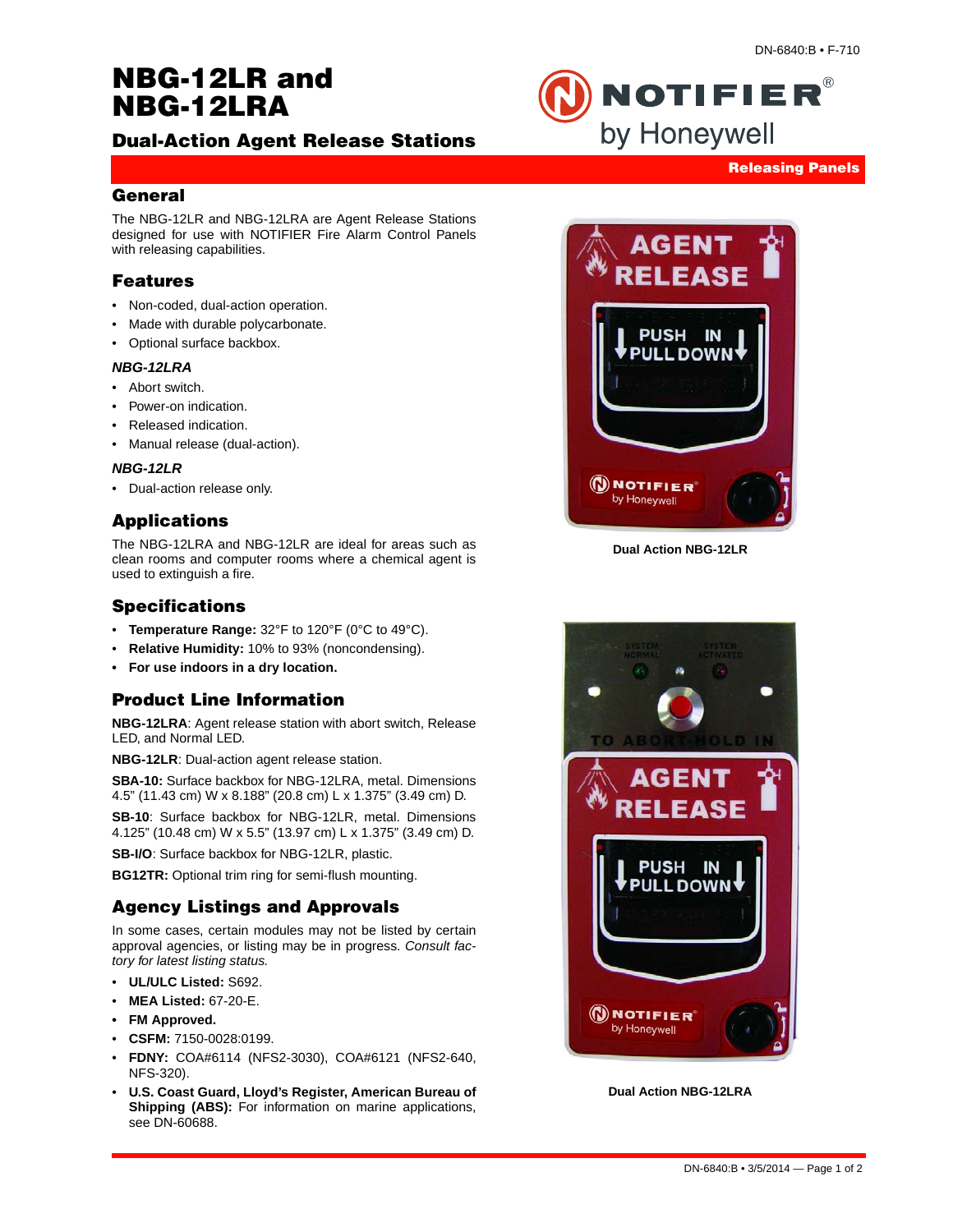

**NOTIFIER®** and **FlashScan®** are registered trademarks of Honeywell International Inc. ©2014 by Honeywell International Inc. All rights reserved. Unauthorized use

of this document is strictly prohibited.



For more information, contact Notifier. Phone: (203) 484-7161, FAX: (203) 484-7118. www.notifier.com

**ISO 900 CERTIFIED** ENGINEERING & MANUFACTURING<br>Q U A L I T Y S Y S T E M S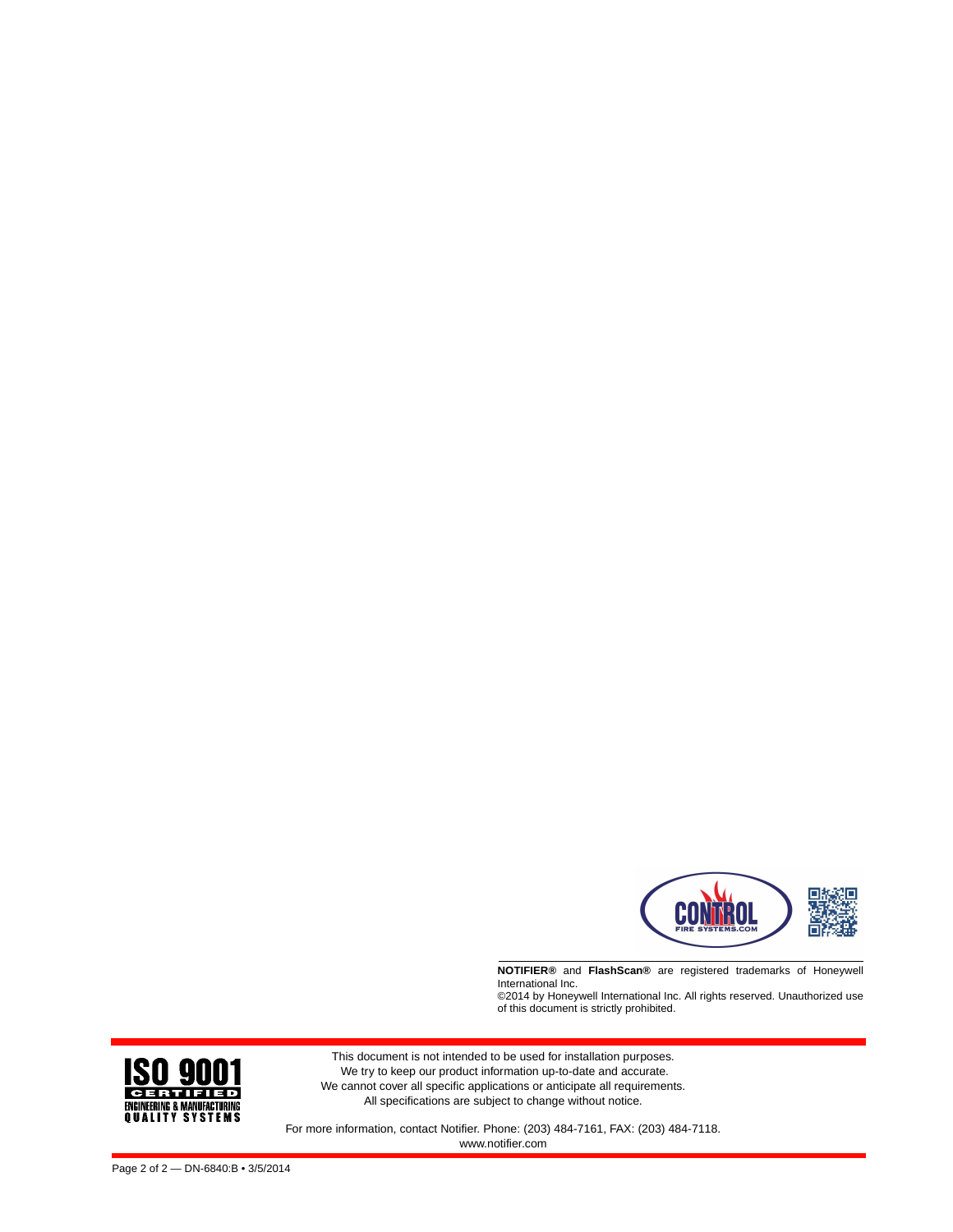# **NBG-12LX**

**Intelligent/Addressable Devices**

**NOTIFIER®** 

by Honeywell

#### '**General**

The Notifier NBG-12LX is a state-of-the-art, dual-action (i.e., requires two motions to activate the station) pull station that includes an addressable interface for any Notifier intelligent control panel except FireWarden series panels, and the NSP-25 panel. Because the NBG-12LX is addressable, the control panel can display the exact location of the activated manual station. This leads fire personnel quickly to the location of the alarm.

#### **Features**

- Maintenance personnel can open station for inspection and address setting without causing an alarm condition.
- Built-in bicolor LED, which is visible through the handle of the station, flashes in normal operation and latches steady red when in alarm.
- Handle latches in down position and the word "ACTIVATED" appears to clearly indicate the station has been operated.
- Captive screw terminals wire-ready for easy connection to SLC loop (accepts up to 12 AWG/3.25 mm² wire).
- Can be surface mounted (with SB-10 or SB-I/O) or semiflush mounted. Semi-flush mount to a standard singlegang, double-gang, or 4" (10.16 cm) square electrical box.
- Smooth dual-action design.
- Meets ADAAG controls and operating mechanisms guidelines (Section 4.1.3[13]); meets ADA requirement for 5 lb. maximum activation force.
- Highly visible.
- Attractive shape and textured finish.
- Key reset.
- Includes Braille text on station handle.
- Optional trim ring (BG12TR).
- Meets UL 38, Standard for Manually Actuated Signaling Boxes.
- Up to 99 NBG-12LX stations per loop on CLIP protocol loops.
- Up to 159 NBG-12LX stations per loop on FlashScan® protocol loops.
- Dual-color LED blinks green to indicate normal on FlashScan® systems.

#### **Construction**

Shell, door, and handle are molded of durable polycarbonate material with a textured finish.

## **Specifications**

- **Shipping Weight:** 9.6 oz. (272.15 g)
- **Normal operating voltage:** 24 VDC.
- **Maximum SLC loop voltage:** 28.0 VDC.
- **Maximum SLC standby current:** 375 μA.
- **Maximum SLC alarm current:** 5 mA.
- **Temperature Range:** 32°F to 120°F (0°C to 49°C)
- **Relative Humidity:** 10% to 93% (noncondensing)
- **For use indoors in a dry location**



**The NBG-12LX Addressable Manual Pull Station**

## **Installation**

The NBG-12LX will mount semi-flush into a single-gang, double-gang, or standard 4" (10.16 cm) square electrical outlet box, or will surface mount to the model SB-10 or SB-I/O surface backbox. If the NBG-12LX is being semi-flush mounted, then the optional trim ring (BG12TR) may be used. The BG12TR is usually needed for semi-flush mounting with 4" (10.16 cm) or double-gang boxes (not with single-gang boxes).

## **Operation**

Pushing in, then pulling down on the handle causes it to latch in the down/activated position. Once latched, the word "ACTI-VATED" (in bright yellow) appears at the top of the handle, while a portion of the handle protrudes from the bottom of the station. To reset the station, simply unlock the station with the key and pull the door open. This action resets the handle; closing the door automatically resets the switch.

Each manual station, on command from the control panel, sends data to the panel representing the state of the manual switch. Two rotary decimal switches allow address settings  $(1 - 159$  on FlashScan® systems,  $1 - 99$  on CLIP systems).

#### **Architectural/Engineering Specifications**

Manual Fire Alarm Stations shall be non-coded, with a keyoperated reset lock in order that they may be tested, and so designed that after actual Emergency Operation, they cannot be restored to normal except by use of a key. An operated station shall automatically condition itself so as to be visually detected as activated. Manual stations shall be constructed of red-colored polycarbonate material with clearly visible operating instructions provided on the cover. The word FIRE shall appear on the front of the stations in white letters, 1.00 inches (2.54 cm) or larger. Stations shall be suitable for surface mounting on matching backbox SB-10 or SB-I/O; or semi-flush mounting on a standard single-gang, double-gang, or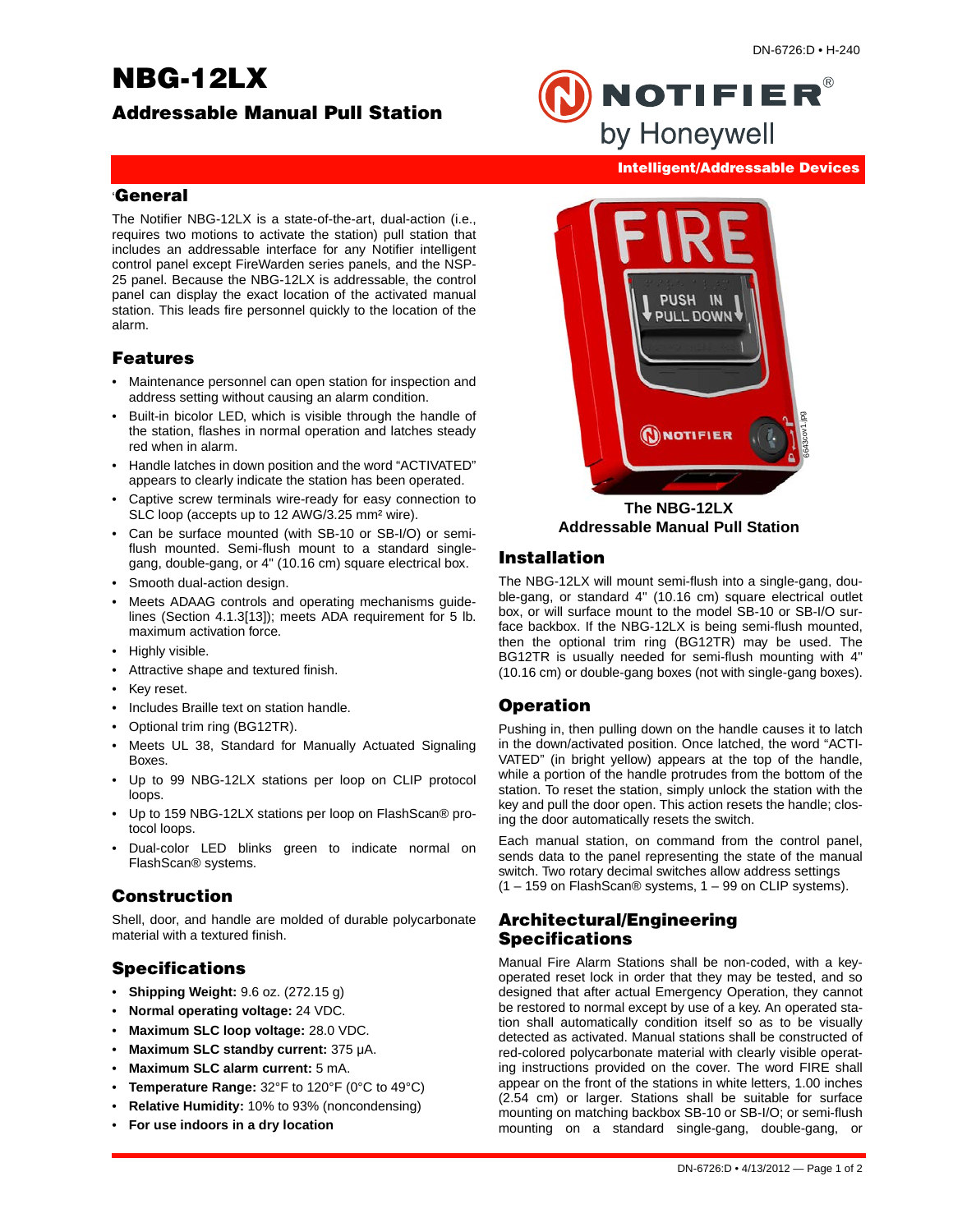4" (10.16 cm) square electrical box, and shall be installed within the limits defined by the Americans with Disabilities Act (ADA) or per national/local requirements. Manual Stations shall be Underwriters Laboratories listed.

Manual stations shall connect with two wires to one of the control panel SLC loops. The manual station shall, on command from the control panel, send data to the panel representing the state of the manual switch. Manual stations shall provide address setting by use of rotary decimal switches.

The loop poll LED shall be clearly visible through the front of the station. The LED shall flash while in the normal condition, and stay steadily illuminated when in alarm.

# **Product Line Information**

**NBG-12LX:** Dual-action addressable pull station. Includes key locking feature. (Listed for Canadian and non-Canadian applications.)

**NBG-12LXSP:** Spanish/English labelled version.

**NBG-12LXP:** Portuguese labelled version.

**SB-10:** Surface backbox; metal.

**SB-I/O:** Surface backbox; plastic.

**BG12TR:** Optional trim ring.

**17021:** Keys, set of two.

**NY-Plate:** New York City trim plate.

## **Agency Listings and Approvals**

In some cases, certain modules or applications may not be listed by certain approval agencies, or listing may be in process. Consult factory for latest listing status.

- **UL/ULC Listed:** S692 (listed for Canadian and non-Canadian applications).
- **MEA:** 67-02-E.
- **CSFM:** 7150-0028:0199.
- **FDNY:** COA #6085 (NFS2-640), COA #6098 (NFS2-3030).
- **BSMI:** CI313066760047.
- **U.S. Coast Guard.**
- **• Lloyd's Register.**
- **FM Approved.**

**Patented:** U.S. Patent No. D428,351; 6,380,846; 6,314,772; 6,632,108.



NOTIFIER® and FlashScan® are registered trademarks of Honeywell International Inc.

©2012 by Honeywell International Inc. All rights reserved. Unauthorized use of this document is strictly prohibited.



This document is not intended to be used for installation purposes. We try to keep our product information up-to-date and accurate. We cannot cover all specific applications or anticipate all requirements. All specifications are subject to change without notice.



For more information, contact Notifier. Phone: (203) 484-7161, FAX: (203) 484-7118. www.notifier.com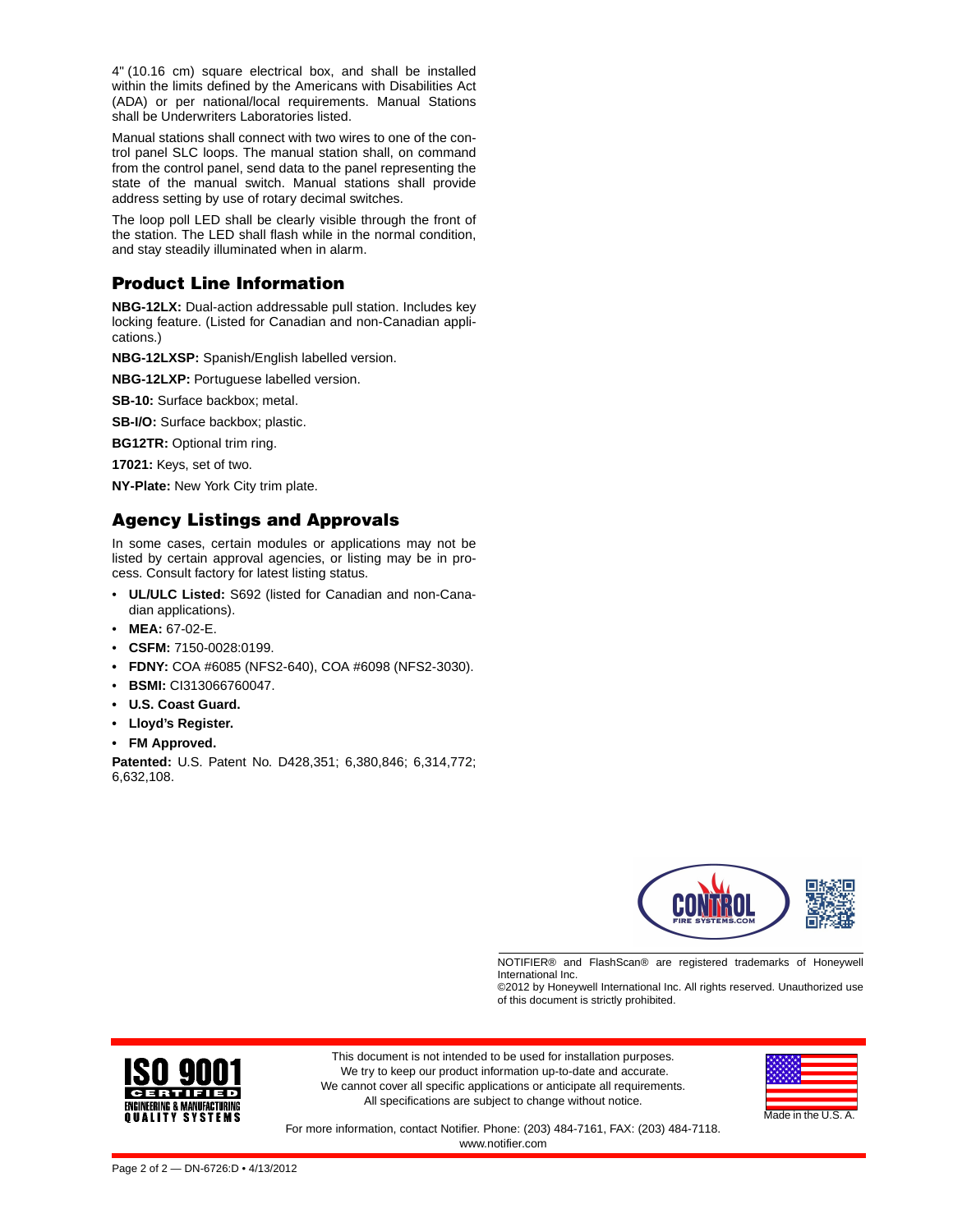# **NBG-12 Series**

**Conventional Initiating Devices**

**NOTIFIER®** 

by Honeywell

#### **General**

The NOTIFIER **NBG-12 Series** is a cost-effective, featurepacked series of non-coded manual fire alarm pull stations. It was designed to meet multiple applications with the installer and end-user in mind. The NBG-12 Series features a variety of models including single- and dual-action versions.

The NBG-12 Series provides an alarm initiating input signal to conventional fire alarm control panels (FACPs) such as the SFP Series, and to XP Transponders. Its innovative design, durable construction, and multiple mounting options make the NBG-12 Series simple to install, maintain, and operate.

#### **Features**

- Aesthetically pleasing, highly visible design and color.
- Attractive contoured shape and light textured finish.
- Meets ADA 5 lb. maximum pull-force.
- Meets UL 38, Standard for Manually Actuated Signaling Boxes.
- Easily operated (single- or dual-action, model dependent), yet designed to prevent false alarms when bumped, shaken, or jarred.
- PUSH IN/PULL DOWN handle latches in the down position to clearly indicate the station has been operated.
- The word "ACTIVATED" appears on top of the handle in bright yellow, further indicating operation of the station.
- Operation handle features white arrows showing basic operation direction for non-English-speaking persons.
- Braille text included on finger-hold area of operation handle and across top of handle.
- Multiple hex- and key-lock models available.
- U.S. patented hex-lock needs only a quarter-turn to lock/ unlock.
- Station can be opened for inspection and maintenance without initiating an alarm.
- Product ID label viewable by simply opening the cover; label is made of a durable long-life material.
- The words "NORMAL" and "ACTIVATED" are molded into the plastic adjacent to the alarm switch (located inside).
- Four-position terminal strip molded into backplate.
- Terminal strip includes Phillips combination-head captive 8/32 screws for easy connection to Initiating Device Circuit (IDC).
- Terminal screws backed-out at factory and shipped ready to accept field wiring (up to 12 AWG/3.1 mm²).
- Terminal numbers are molded into the backplate, eliminating the need for labels.
- Switch contacts are normally open.
- Can be surface-mounted (with **SB-10** or **SB-I/O**) or semiflush mounted. Semi-flush mount to a standard single-gang, double-gang, or 4" (10.16 cm) square electrical box.
- Backplate is large enough to overlap a single-gang backbox cutout by 1/2" (1.27 cm).
- Optional trim ring (**BG12TR**).
- Spanish versions *(FUEGO)* available (**NBG-12LSP**, **NBG-12LPSP**).
- Designed to replace the legacy **NBG-10** Series.
- Models packaged in attractive, clear plastic (PVC), clamshell-style, Point-of-Purchase packages. Packaging includes a cutaway dust/paint cover in shape of pull station.



6643cov.jpg

#### **Construction**

- Cover, backplate and operation handle are all molded of durable polycarbonate material.
- Cover features white lettering and trim.
- Red color matches System Sensor's popular SpectrAlert® Advance horn/strobe series.

# **Operation**

The NBG-12 manual pull stations provide a textured finger-hold area that includes Braille text. In addition to PUSH IN and PULL DOWN text, there are arrows indicating how to operate the station, provided for non-English-speaking people.

Pushing in and then pulling down on the handle activates the normally-open alarm switch. Once latched in the down position, the word "ACTIVATED" appears at the top in bright yellow, with a portion of the handle protruding at the bottom as a visible flag. Resetting the station is simple: insert the key or hex (model dependent), twist one quarter-turn, then open the station's front cover, causing the spring-loaded operation handle to return to its original position. The alarm switch can then be reset to its normal (non-alarm) position manually (by hand) or by closing the station's front cover, which automatically resets the switch.

# **Specifications**

#### *PHYSICAL SPECIFICATIONS:*

| pull station |                       | <b>SB-10</b>          | SB-I/O               | <b>WBB</b>           | <b>WP-10</b>          |
|--------------|-----------------------|-----------------------|----------------------|----------------------|-----------------------|
| н            | 5.500 in.             | 5.500 in.             | $5.601$ in.          | $4.25$ in.           | $6.000$ in.           |
|              | $(13.97 \text{ cm})$  | $(13.97 \text{ cm})$  | $(14.23 \text{ cm})$ | $(10.79 \text{ cm})$ | $(15.24 \text{ cm})$  |
| W            | 4.121 in.             | 4.125 in.             | 4.222 in.            | $4.25$ in.           | 4.690 in.             |
|              | $(10.467 \text{ cm})$ | $(10.478 \text{ cm})$ | $(10.72 \text{ cm})$ | $(10.79 \text{ cm})$ | $(11.913 \text{ cm})$ |
| D            | $1.390$ in.           | 1.375 in.             | 1.439 in.            | $1.75$ in.           | $2.000$ in.           |
|              | $(3.531 \text{ cm})$  | $(3.493 \text{ cm})$  | $(3.66 \text{ cm})$  | (4.445 cm)           | $(5.08 \text{ cm})$   |

6643dim2.tbl

#### *ELECTRICAL SPECIFICATIONS:*

**Switch contact ratings:** gold-plated; rating 0.25 A @ 30 VAC or VDC. **Auxiliary contact circuit** (Terminals 3 & 4, NBG-12LA): rated to 3.0 A @ 30 VAC or VDC.